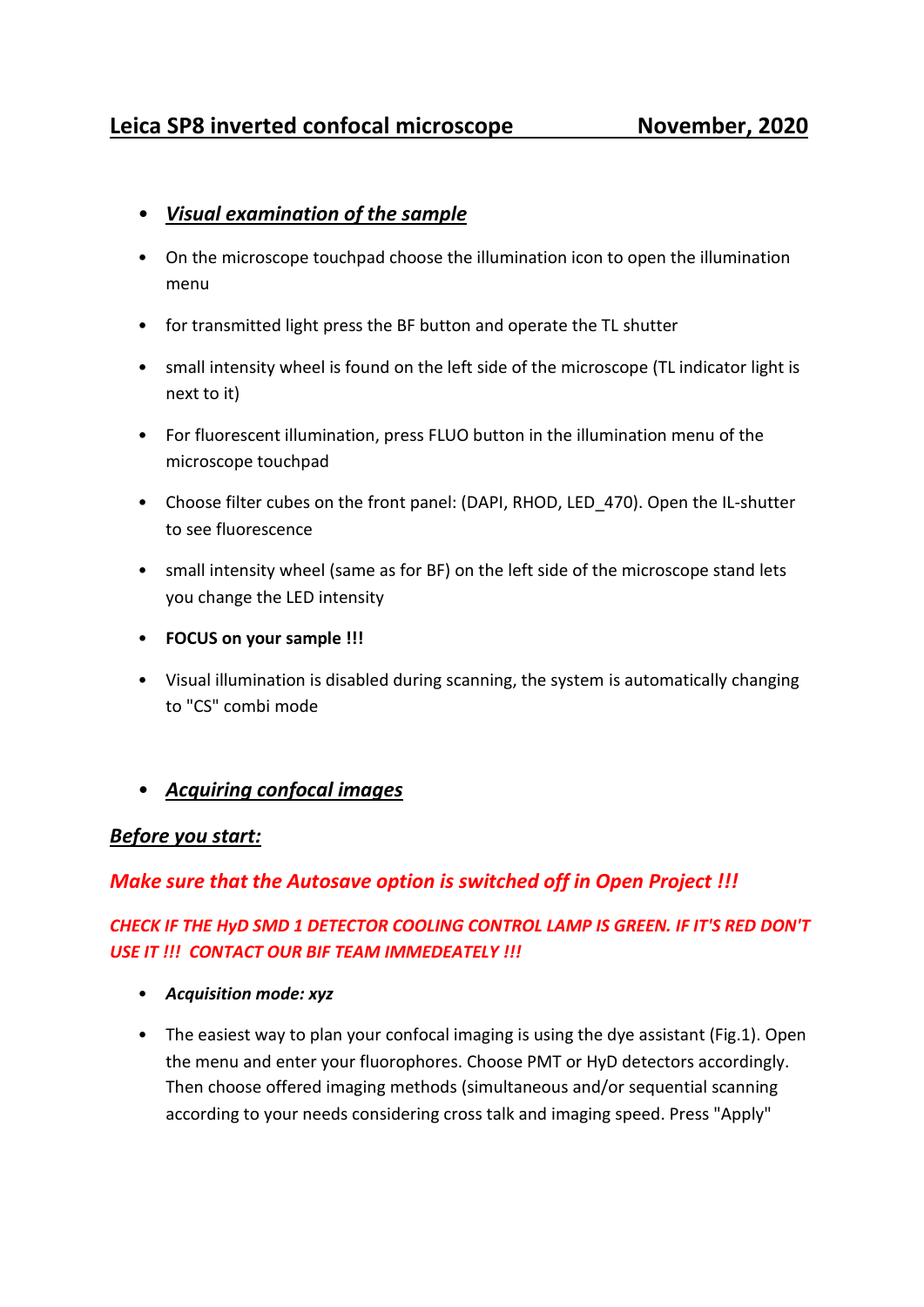



- The system is turning on laser lines (tunes to the excitation maxima of selected dyes), activates detectors with appropriate bandwidth and shows the emission spectra of selected dyes.
- Switch on T-PMT if needed for transmitted light imaging.
- Press "Live" to get an image preview
- Laser power, detector bandwidths and Detector gain may be adjusted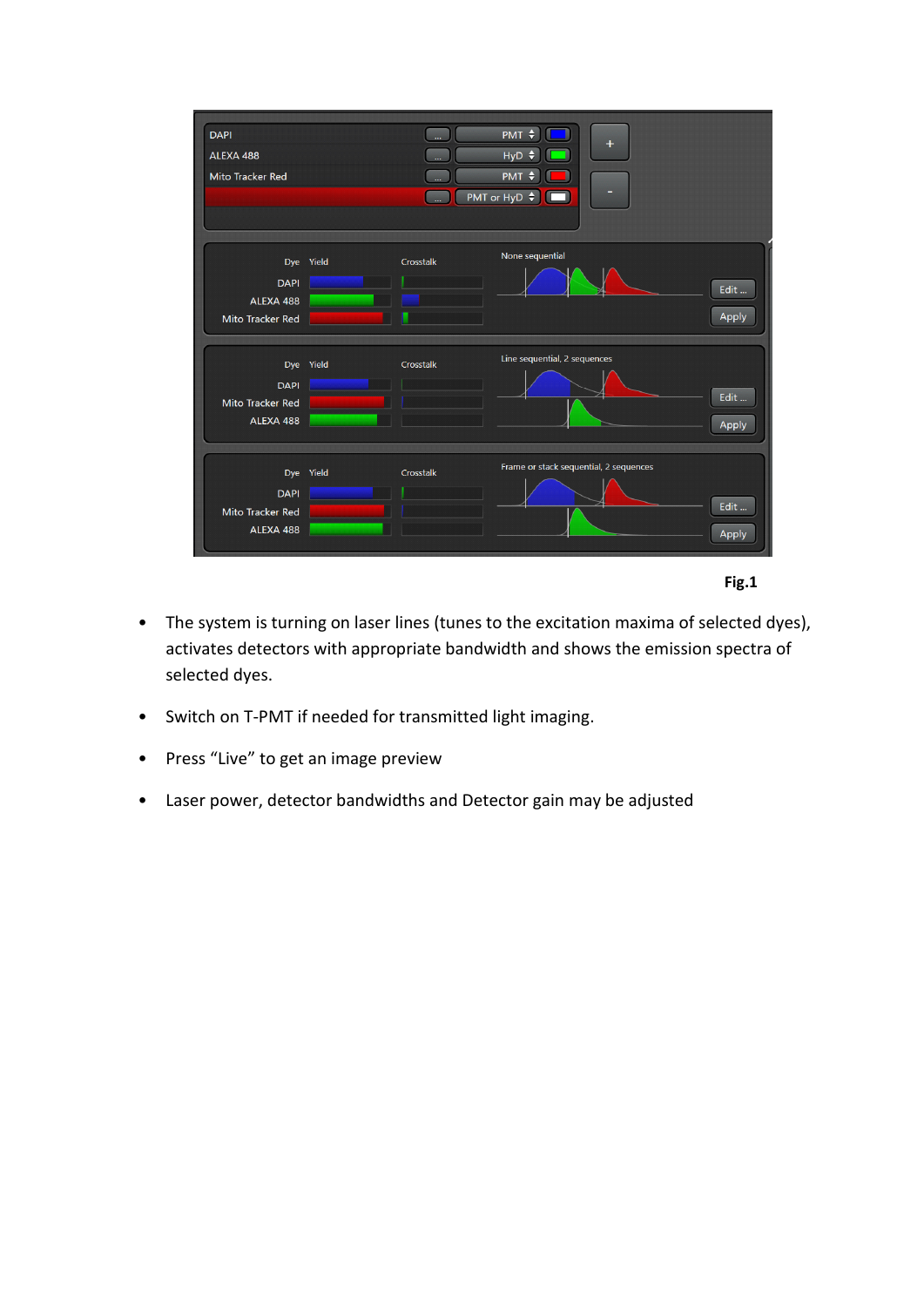| ▼ XY: 512x512   600 Hz   1.00   1.00 AU          | $\bullet$                       |
|--------------------------------------------------|---------------------------------|
| Format:<br>Speed:                                | 512 x 512<br>c<br>н<br>600<br>Œ |
| <b>Bidirectional X:</b>                          | ON                              |
| Phase $X:$                                       | 40.75                           |
| Zoom Factor: O                                   | 1.00                            |
| Zoom in                                          | <b>OFF</b>                      |
| Image Size:                                      | 581.25 µm * 581.25 µm           |
| Pixel Size:                                      | 1.14 um * 1.14 um               |
| <b>Optical Section:</b>                          | 2.056 µm                        |
| Pixel Dwell Time: 83.56 µs                       | Frame Rate: 2.29/s              |
| Line Average :<br>θ<br>1<br>$\div$<br>Line Accu: | ⋰                               |
| $\overline{1}$<br>$\div$<br>Frame Average:       |                                 |
| $\div$<br>1<br>Frame Accu:                       |                                 |
| Auto Gain                                        |                                 |
| Rotation :<br>$\bullet$                          | 0.00                            |
| Pinhole                                          |                                 |
| Unit:                                            | AU \$<br>Airy 1                 |
| Pinhole: $\blacksquare$                          | 1.00                            |
| Emission $\lambda$ [nm] :   580                  | 56.6 $\mu$ m = 1.00AU<br>Fig.2  |

#### **Set your confocal image:**

!!! Note: gain, offset, scan field rotation, pinhole, zoom, z-position settings may be changed via the control panel in front of you

### **Position your sample:**

change the zoom or rotate your image

#### **Adjust the image format:**

press Nyquist button for proper sampling

#### **Adjust the pinhole:**

Changes will alter the confocal section thickness

And the SNR of the image ; default is AU 1

### **Adjust Signal to Noise ratio (SNR):**

apply frame or line averaging, reduce the scan speed

check the pixel dwell time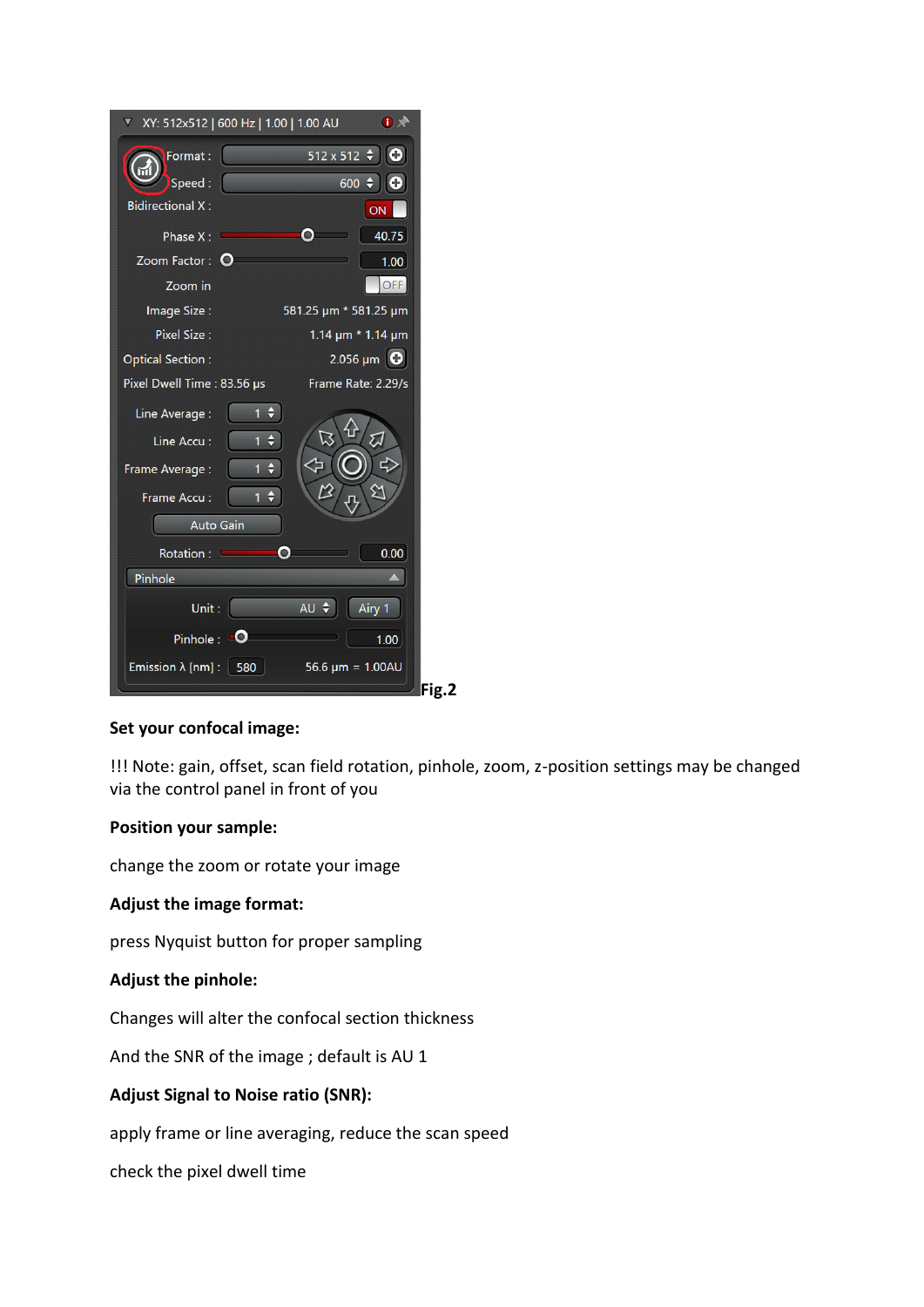• **Gated detection** 

**Note: Only possible using HyD detectors!!!**

• **used to reduce auto fluorescence or reflection with shorter lifetimes than actual fluorescence**

|                       |    | 505 |                       |     |       |                       |                            |                  |
|-----------------------|----|-----|-----------------------|-----|-------|-----------------------|----------------------------|------------------|
| $\bullet$<br>$HyD3$ : | ON |     | Gain [%]:             |     | 110.4 |                       | Standard $\hat{\bm{\tau}}$ | ALEXA 488 $\div$ |
| Gating:               |    |     | $1.30 \mid \triangle$ |     |       | $4.80 \mid \triangle$ | Ref. Line [nm] :           |                  |
|                       |    |     |                       | 565 |       |                       |                            |                  |
|                       |    |     |                       |     |       |                       |                            |                  |

• activate gating **Fig.3**

• choose the detection window in ns for your fluorophore, adjust during live scan

## • **Setting up sequential scan**



• Select 'seq' symbol in the 'acquisition mode' menu



- select line, frame or stack sequential
- Set up first configuration
- **ATTENTION!!! in** *line sequecial* **only PMTs and Lasers are switched on/off between the lines (laser shutters, detector bandwidth remain the same, NO HARDWARE MOVEMENT between lines is possible !!!**
- Press '+'. Set up next configuration, and so on. Set optimal imaging conditions for each configuration.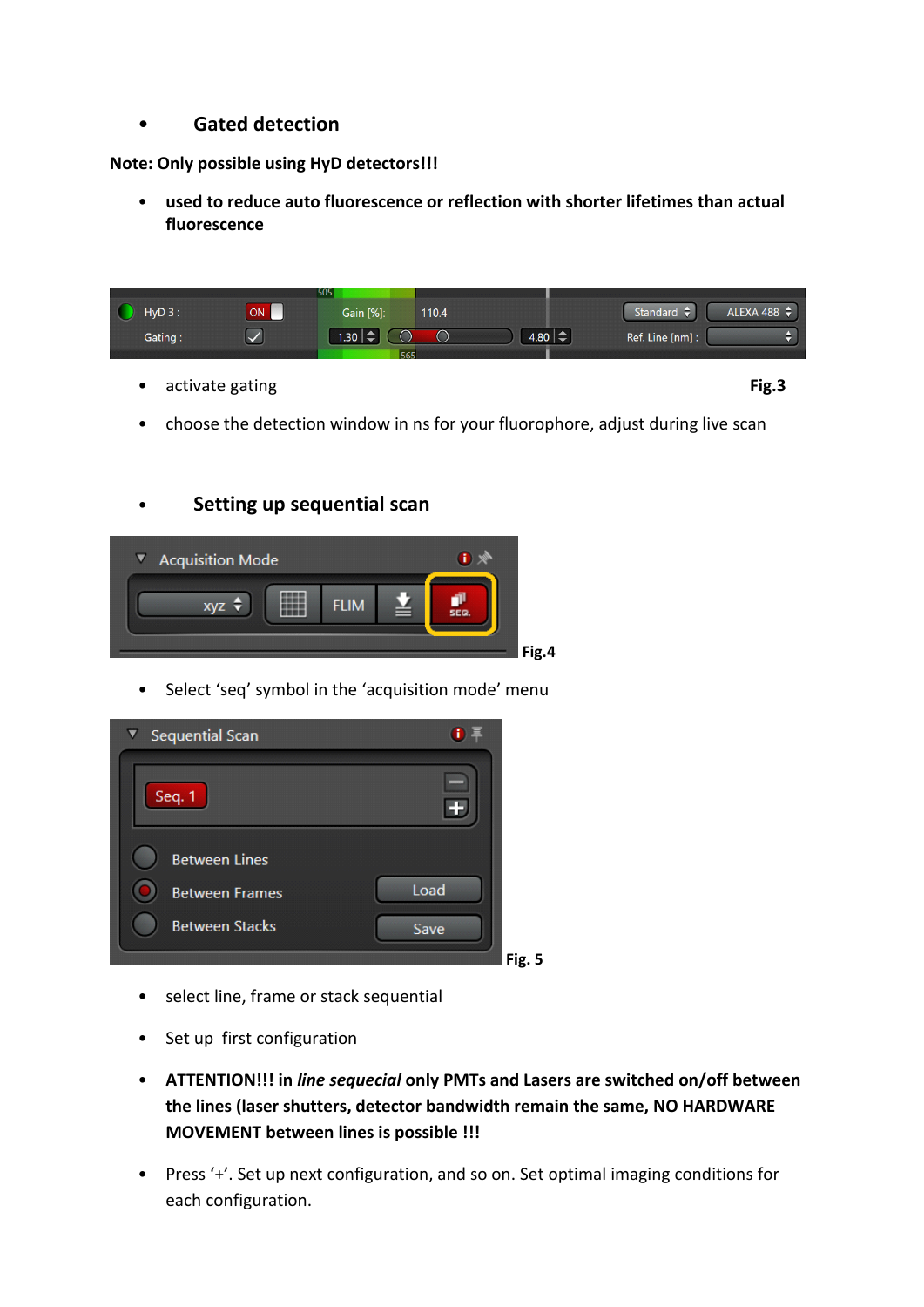• You can save "sequential files" in your folder and load them again.

### • **Setting up a Z-stack**

- only use 'Z position' knob on the control panel in front of you!!!
- **Acquisition mode xyz**

| Z-Stack: 100.04µm   147 Steps<br>$\overline{\nabla}$ | $\mathbf{I}$ $\mathbf{X}$                                                        |
|------------------------------------------------------|----------------------------------------------------------------------------------|
| End<br><b>Begin</b><br>$\frac{1}{1}$<br>砬            | End : $[µm]$ :<br>$50.04$ $\Rightarrow$<br>Begin:[µm]:<br>$-50.00$ $\Rightarrow$ |
| -End-                                                | Z-Position [µm] :<br>$5.90 \geq$                                                 |
| -Begin-                                              | Z-Size [µm] :<br>$100.04$ $\Rightarrow$<br><b>Re-Center</b>                      |
| z - Galvo ≑<br>$\circ$<br>z - Galvo<br>z - Wide      | Stack Direction (Z):                                                             |
| <b>Number of Steps</b>                               | 147                                                                              |
| Z-Step Size                                          | 0.69                                                                             |
| <b>System Optimized</b>                              | C                                                                                |
| Z-Compensation:                                      | $\bullet$<br>none                                                                |
| Galvo Flow:                                          | OFF                                                                              |
| Travel Range [µm] :                                  | 500                                                                              |
|                                                      | Fig.6                                                                            |

Select 'Z-galvo' or z-Wide in the 'Z-stack' menu

Start scanning with 'live'.

Use 'Z position' on the control panel, select the first slice.

Press 'begin' in the Z-stack menu. Move focus up with 'Z position', select the most superficial slice, press 'end'.

Set up Z-step size according to your needs